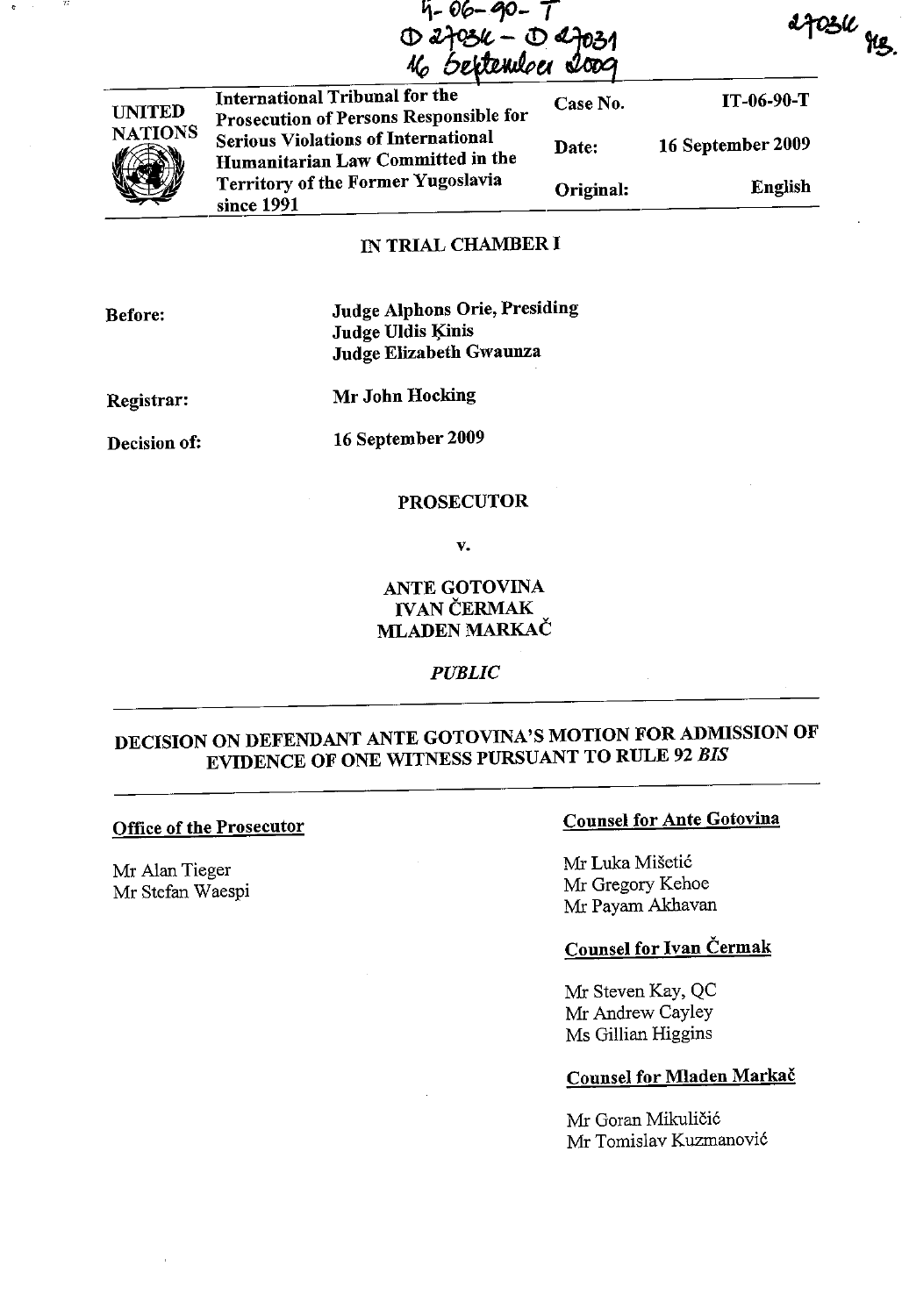# PROCEDURAL BACKGROUND

1. On 4 August 2009, the Gotovina Defence requested admission into evidence of <sup>a</sup> statement by Witness AG-lO pursuant to Rule 92 *bis* of the Tribunal's Rules of Procedure and Evidence ("Rules").<sup>1</sup> On 24 July 2009, the Chamber pursuant to Rule 126 *bis* of the Rules had decided to extend the response time to filings to three weeks during the summer recess.<sup>2</sup> On 25 August 2009, the Prosecution responded, objecting to the Motion.<sup>3</sup> Neither the Čermak Defence nor the Markač Defence responded to the Motion.

# **SUBMISSIONS OF THE PARTIES**

2. The Gotovina Defence submits that the statement should be admitted into evidence pursuant to Rule 92 *bis* of the Rules in the overriding interest of an expeditious trial.<sup>4</sup> It submits that Witness AG-10's statement corroborates evidence given by Witness Lazarević.<sup>5</sup> It further submits that the statement does not go to the acts and conduct of the Accused and has been properly verified under Rule 92 bis of the Rules.<sup>6</sup> The Gotovina Defence argues that the statement relates to "relevant historical, political, or military background".<sup>7</sup> It argues that the statement is probative to Counts I, II, and III of the Indictrnent, and that it would not prejudice the other Accused to permit the evidence to be admitted in written form.<sup>8</sup>

3. The Prosecution submits that the statement of Witness AG-lO is not sufficiently relevant to warrant admission.<sup>9</sup> It submits that the statement is not relevant to any of the counts in the Indictment and that it does not mention any event after 1991.<sup>10</sup> The Prosecution argues that the statement does not refer to the departure of Serbs from Sector South or to Operation Storm or its immediate context.<sup>11</sup> The Prosecution further submits that the statement only corroborates less relevant portions of Witness Lazarević's testimony, such as the actions and structure of the Serb counter-intelligence activities up to  $1991$ .<sup>12</sup> Finally, the

<sup>7</sup> Motion, para. 7.

<sup>&</sup>lt;sup>1</sup> Defendant Ante Gotovina's Motion for Admission of Evidence of Witness AG-10 Pursuant to Rule 92 bis, 4 August 2009 ("Motion"), paras 1-2, ll.

 $2$  T. 20706-20707.

<sup>&</sup>lt;sup>3</sup> Prosecution's Response to Gotovina Defence Motion for Admission of Evidence of One Witness Pursuant to Rule 92 bis, <sup>25</sup>August 2009 ("Response"), paras 1,4.

 $4$  Motion, paras 2, 10.

**<sup>s</sup>Motion, paras 2, 8.** 

 $6$  Motion, paras 2, 4-6.

<sup>&</sup>lt;sup>8</sup> Motion, para. 8.

**<sup>9</sup>Response, paras 1, 4.** 

**<sup>10</sup>Response, para. 2.** 

 $11$  Ibid.

**<sup>12</sup>Response, para. 3.**  Case No. IT-06-90-T 2 16 September 2009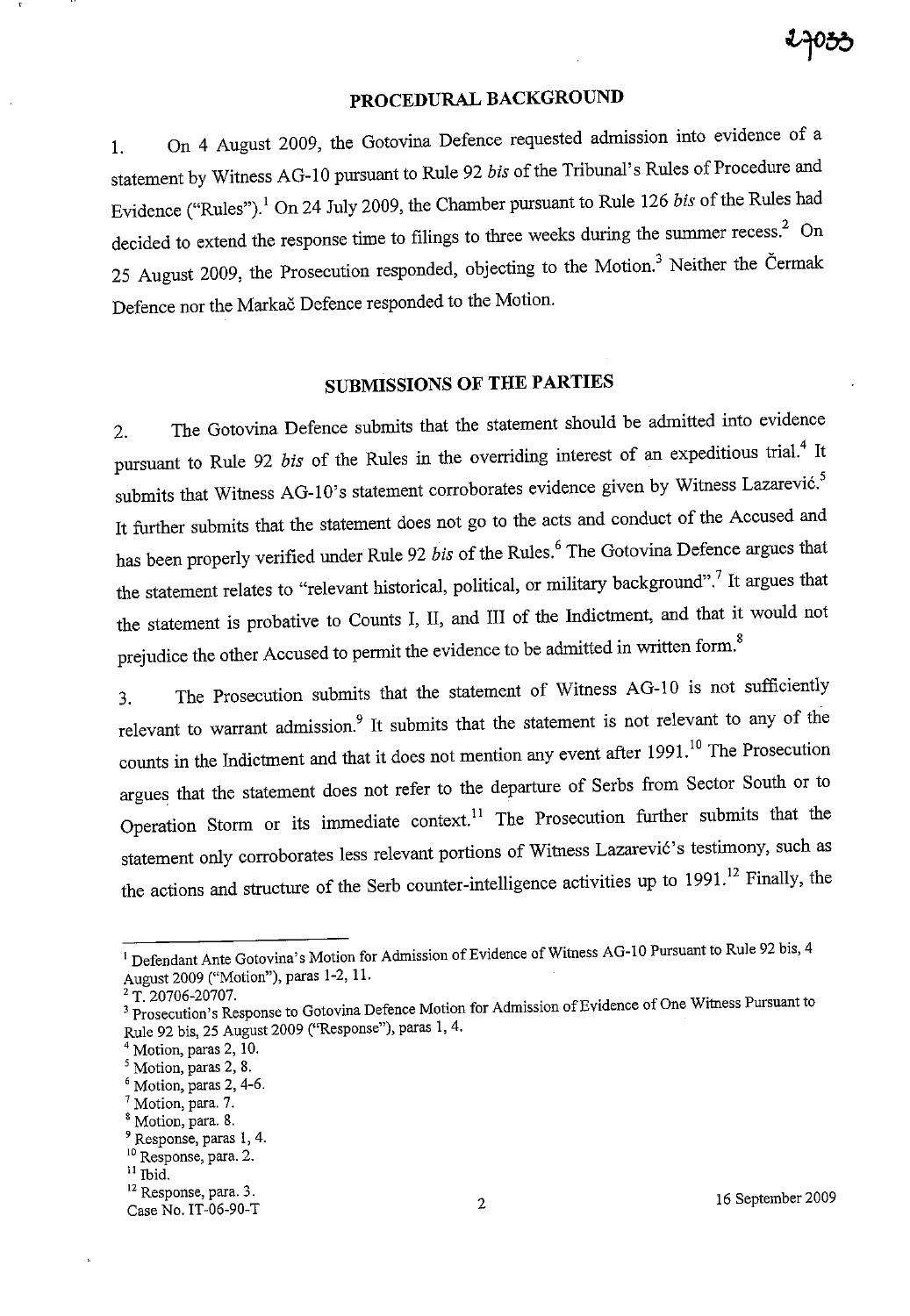Prosecution submits that should the Chambers admit the statement, it does not wish to crossexamine witness AG-10.<sup>13</sup>

### **APPLICABLE LAW**

4. Pursuant to Rule 92 *bis* (A) of the Rules, a Chamber may admit, in whole or in part, the evidence of a witness in the form of a written statement in lieu of oral testimony which goes to proof of a matter other than the acts and conduct of the accused as charged in the indictment. Factors in favour of admitting evidence in the form of a written statement are that it is of a cumulative nature and that it relates to relevant historical, political or military background. 14 One important factor against such admission is that a party can demonstrate that the nature and source of the written statement renders it unreliable.<sup>15</sup> The Chamber has the discretion to require the witness to appear for cross-examination in which case Rule 92 *ter*  of the Rules shall apply.<sup>16</sup>

#### **DISCUSSION**

5. The reliability of the witness statement has not been challenged and the Chamber finds that the procedural requirements set out in Rule 92 *bis* of the Rules have been met. The Chamber is also satisfied that nothing in the statement goes to proof of the acts and conduct of the Accused. The statement is cumulative to parts of Witness Lazarević's testimony and can be seen as cumulative in this respect.

6. The content of the statement relates in large parts to matters outside the temporal and geographical scope of the Indictment. At the same time, it does provide some historical, political, and military background that is also relevant for the understanding of the events mentioned in the Indictment. The statement provides information about Serbia's involvement in, amongst others, the Krajina and about the distribution of weapons to local Serbs and the use of propaganda against Croatia. In that regard, the statement might give some broader understanding in relation to Counts I, II, and II of the Indictment.

7. The Prosecution has not requested that the witness be cross-exaruined and, considering this and the content of witness AG-I0's evidence, the Chamber decides that the witness does not have to appear for cross-examination.

 $16$  Rule 92 bis (C) of the Rules.

**<sup>13</sup> Response, para. 4.** 

 $^{14}$  Rule 92 bis (A) (i) (a) and (b) of the Rules.

 $15$  Rule 92 bis  $(A)$  (ii) (b) of the Rules.

Case No. IT-06-90-T 3<br>Case No. IT-06-90-T 3